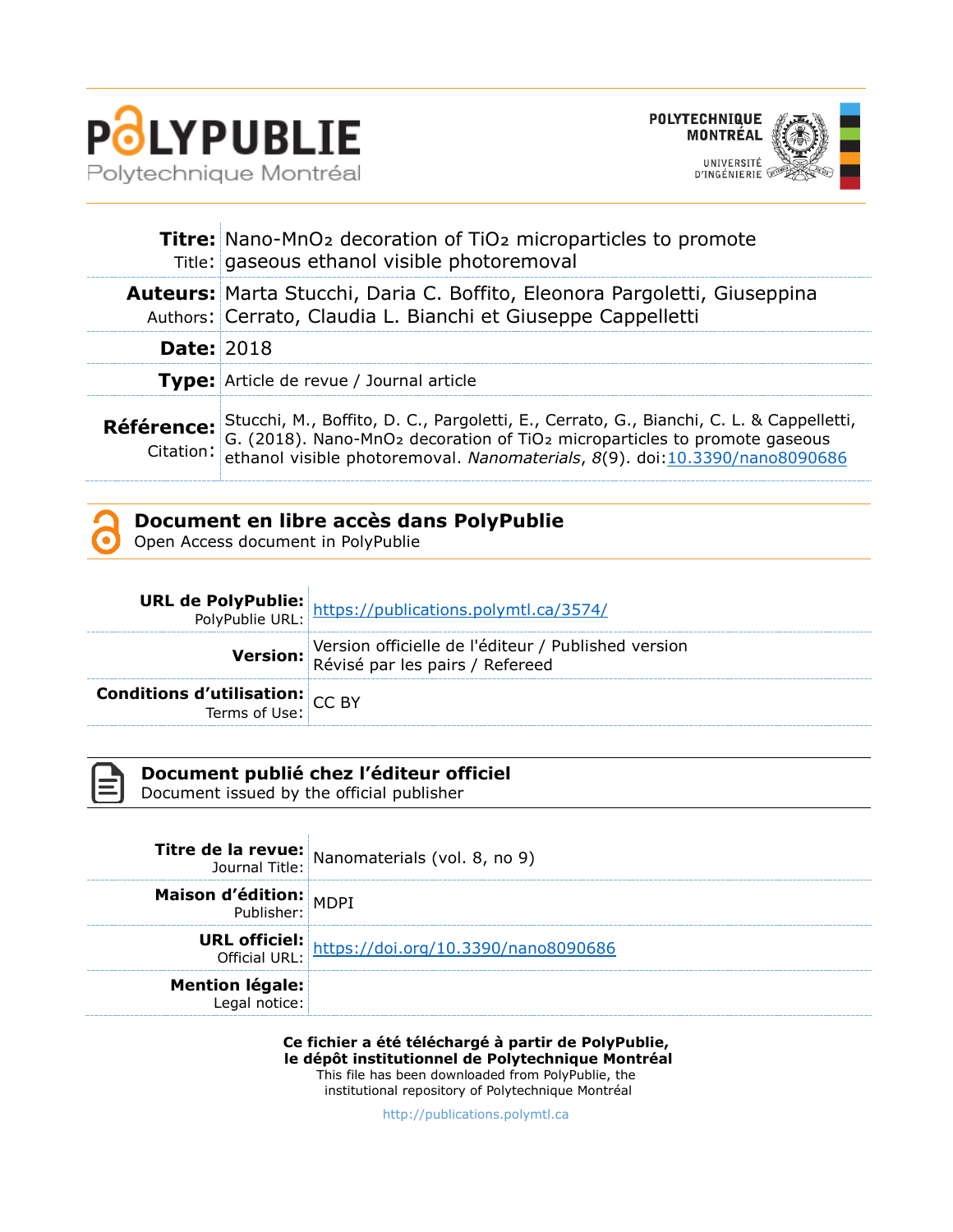



## *Article* **Nano-MnO2 Decoration of TiO2 Microparticles to Promote Gaseous Ethanol Visible Photoremoval**

**Marta Stucchi 1,\* ID , Daria C. Boffito 2, Eleonora Pargoletti 1,3 ID , Giuseppina Cerrato <sup>4</sup> ID , Claudia L. Bianchi 1,3 ID and Giuseppe Cappelletti 1,3 ID**

- <sup>1</sup> Chemistry Department, University of Milan, via Golgi 19, 20133 Milano, Italy; eleonora.pargoletti@unimi.it (E.P.); claudia.bianchi@unimi.it (C.L.B.); giuseppe.cappelletti@unimi.it (G.C.)
- <sup>2</sup> Chemical Engineering Department, Ècole Polytechnique Montréal, Pavillon Principal, Centre-Ville, Montréal, QC H3C 3A4, Canada; daria-camilla.boffito@polymtl.ca
- <sup>3</sup> National Consortium for Materials Science and Technology (INSTM), via Giusti 9, 50121 Florence, Italy
- <sup>4</sup> Chemistry Department & NIS Centre, University of Turin, via Pietro Giuria 7, 10125 Turin, Italy; giuseppina.cerrato@unito.it
- **\*** Correspondence: marta.stucchi@polymtl.ca; Tel.: +39-347-600-0699

Received: 11 August 2018; Accepted: 31 August 2018; Published: 3 September 2018



Abstract: TiO<sub>2</sub>-based photocatalysis under visible light is an attractive way to abate air pollutants. Moreover, developing photocatalytic materials on a large-scale requires safe and low-cost precursors. Both high-performance  $TiO<sub>2</sub>$  nanopowders and visible-light active noble metals do not match these requirements. Here, we report the design of novel Mn-decorated micrometric  $TiO<sub>2</sub>$  particles. Pigmentary TiO<sub>2</sub> replaced unsafe nano-TiO<sub>2</sub> and firmly supported MnO<sub>x</sub> particles. Mn replaced noble metals such as Au or Ag, opening the way for the development of lower cost catalysts. Varying Mn loading or pH during the impregnation affected the final activity, thus giving important information to optimize the synthesis. Photocatalytic activity screening occurred on the gas-phase degradation of ethanol as a reference molecule, both under ultraviolet (UV) (6 h) and Light Emitting Diode (LED) (24 h) irradiation. Mn-doped TiO<sub>2</sub> reached a maximum ethanol degradation of 35% under visible light after 24 h for the sample containing 20% of Mn. Also, we found that an acidic pH increased both ethanol degradation and mineralization to  $CO<sub>2</sub>$ , while an alkaline pH drastically slowed down the reaction. A strict correlation between photocatalytic results and physico-chemical characterizations of the synthesized powders were drawn.

**Keywords:** micrometric TiO2; Mn decoration; visible light photocatalysis; impregnation pH; surface hydroxyl groups

#### **1. Introduction**

Environmental photocatalysis based on  $TiO<sub>2</sub>$  and its applications for pollution abatement relies on some key aspects: (i) The availability of inexpensive and stable TiO<sub>2</sub> [1]; (ii) the photoelectric effect, for which photocatalysis depends upon the energy of the incident photons, but not on their intensity (thus, even a small amount of photons of the required energy induces photocatalysis) [2]; (iii) the effectiveness of photocatalysis in abating pollution as it accumulates, as opposed to treating large volumes [3,4].

In 2001, Wolkoff and Nielsen [5] estimated indoor concentrations for twelve Volatile Organic Compounds (VOCs). Concentrations of organics such as benzene, ethylbenzene, and *o*-xylene were less than 5 μg m<sup>-3</sup>; toluene and xylene isomers, instead, exceeded 5 μg m<sup>-3</sup>, with concentrations greater than 15  $\mu$ g m<sup>-3</sup> in most cases. Recently, Höllbacher et al. [6] studied indoor air quality considering specific human activities, and they monitored VOCs, particulate matter (PM), carbonyl compounds and CO<sub>2</sub>. The highest VOC concentration recorded was around 3500  $\mu$ g m<sup>-3</sup>; they detected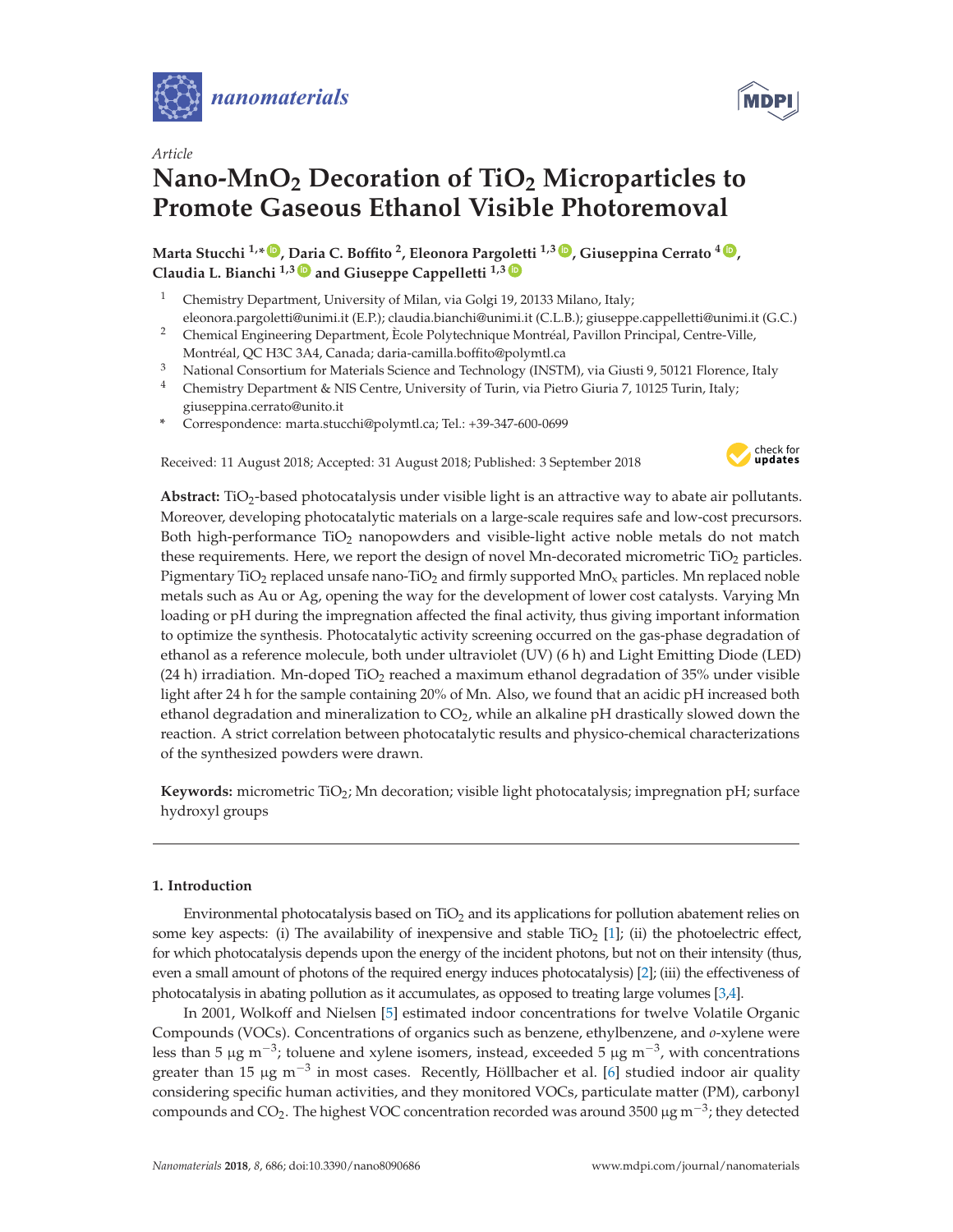a maximum formaldehyde concentration of 76 μg m<sup>-3</sup>, and the PM concentration was 378 μg m<sup>-3</sup>. The concentration level of many pollutants changes the incidence of diseases among people who spend time inside buildings [7].

The conventional air-purification systems are usually provided with filters. However, in such filters, pollutants can be accumulated. Moreover, treatment of old filters could cause the risk of secondary pollution. Although TiO2 is excellent to photocatalytically cleave organic compounds, photocatalysis appears as hardly applicable indoors, because visible light is not sufficient to activate TiO2. Indeed, anatase TiO2 absorbs ultraviolet light with wavelengths shorter than 380 nm [8]. Considering the sunlight, the Ultraviolet (UV) content barely covers 5% of the total irradiation spectrum, whereas the ultraviolet light in indoor illumination is significantly smaller because the fluorescent lamps mainly emit visible light [9]. Moreover, considering the growing concerns about energy consumption utilization, Light Emitting Diode lamps (LEDs) are increasingly replacing all other kinds of classical lighting system. LED emits in the range of 400–700 nm wavelengths only, without any UV component (IUPAC Gold Book, Light-emitting diode, LED). The number of papers regarding the modification of  $T_1O_2$  to improve its photocatalytic properties is countless. Noble metal nanoparticles are actually the only promising way for the enhancement of TiO<sub>2</sub> properties in the visible spectrum. For example, Pan and Xu [10] deposited noble-metal nanoparticles (Ag, Pt, and Pd) on a TiO<sub>2</sub> surface. The resulting M-TiO<sub>2</sub> (M = Ag, Pt, and Pd) nanocomposites were visible-light active for the selective oxidation of benzyl alcohol. Elahifard et al. [11] synthesized Ag/AgBr/TiO2 covered apatite and proved their high photocatalytic activity as anti-bactericidal under visible light. Also,  $Au/TiO<sub>2</sub>$  catalysts degraded formaldehyde under visible light in a single pass continuous flow reactor, with conversions above 80% [12].

However, the high cost of metals such as Au, Ag, and Pt, limits the large-scale production of photoactive  $TiO<sub>2</sub>$ -based building materials for pollution abatement in indoor environments. The use of some transition metal oxides could increase the photocatalytic activity. Among them, manganese oxides ( $MnO<sub>x</sub>$ ) recently emerged as quite active in the degradation of organic (VOCs) or inorganic  $(NO<sub>x</sub>)$  pollutants, as reported in the recent literature [13]. Since MnO<sub>2</sub> is rich in non-stoichiometric oxygen vacancies, it could be exploited to increase the carrier density and electrical conductivity of semiconductors [14–16]. Mn can form different oxides, such as  $Mn_3O_4$ ,  $Mn_2O_3$ , and  $MnO_2$  that show different behavior in relation to the catalytic reaction in which they are involved [17–19].

Papers report several synthetic procedures to obtain  $Mn-TiO<sub>2</sub>$  nanoparticles from Ti-based precursors [20–22]. Binas et al. [20] reported a sol–gel method for the synthesis of Mn-doped  $TiO<sub>2</sub>$  photocatalysts with a grain size ranging between 20 and 30 nm, active for degradation of Methylene Blue under visible light. Xue et al. [21] synthesized mesoporous structured  $MnO_2/TiO_2$ by a modified sol–gel method, showing excellent adsorption properties over the entire visible light range. Another recent paper reported the sol-gel synthesis of 20 wt.%  $Mn/TiO<sub>2</sub>$  nanocomposites at different pH. The nanocomposite synthesized at  $pH = 7$ , which was smaller in crystal size and had a larger pore volume, was the most active in methylene blue degradation. This study showed that pH influenced the amount of dopants on  $TiO<sub>2</sub>$ , the amount of OH functional groups on its surfaces, crystal sizes, and pore volume [22].

On the basis of this preliminary research and with the aim of replacing nanopowders with safer micro-TiO<sub>2</sub>, here we report for the first time Mn-decorated samples by impregnation of micropigmentary TiO<sub>2</sub> particles at different pH. We studied the photocatalytic activity both under UV and LED irradiation, selecting ethanol as a model VOC molecule. All the powders were finely characterized and a strict correlation between their physicochemical properties and photoactivity was drawn.

#### **2. Materials and Methods**

All chemicals were of reagent grade purity and were used without further purification; doubly distilled water passed through a Milli-Q apparatus that was used to prepare solutions and suspensions. Manganese (II) nitrate tetrahydrate (Mn(NO<sub>3</sub>)<sub>2</sub>·4H<sub>2</sub>O, 99%, Sigma-Aldrich, Sigma-Aldrich SRL, Milan, Italy) was the salt precursor; the impregnation procedure required acetone (CH<sub>3</sub>COCH<sub>3</sub>) ( $\geq$ 99.9%,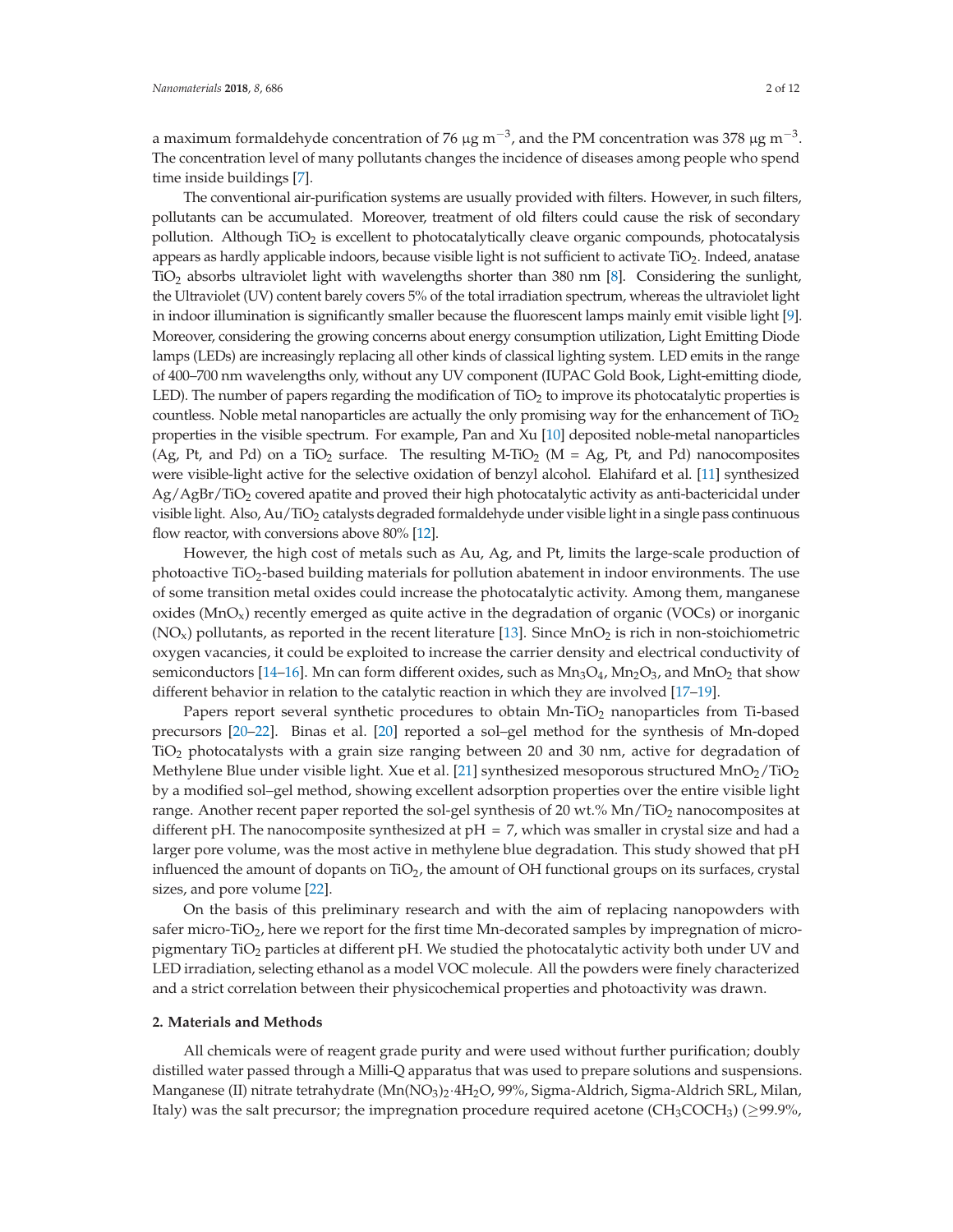Sigma-Aldrich, Sigma-Aldrich SRL, Milan, Italy), potassium hydroxide (KOH), and hydrochloric acid (HCl) (reagent grade, 37%, Sigma-Aldrich, Sigma-Aldrich SRL, Milan, Italy) to set the acidic or alkaline pH. Micrometric TiO<sub>2</sub> (by Kronos, identified with the acronym 1077) consists of 100% anatase spherical primary particles of 130 nm, with a surface area of 11 m<sup>2</sup>  $g^{-1}$ , as reported by Bianchi et al. [23].

#### *2.1. Synthesis of Mn-Impregnated Titania Samples*

The Mn-modified samples were obtained through an impregnation method: (i) A fixed amount (1 g) of 1077 was suspended in an aqueous solution (to cover completely the 1077 powder layer at the bottom of the glass flask) with a few drops of acetone in order to increase the wettability of the titania particles; (ii) then, a  $Mn(NO_3)_2.4H_2O$  solution was added with a different Mn weight amount (in the range 5–30%). The natural pH of the initial suspension was 4. The dried Mn-doped TiO<sub>2</sub> particles were obtained by means of a Rotavapor for 26 h (at  $40 °C$  for 24 h and 80 °C for the final 2 h), followed by a thermal treatment in an oven at 100 °C overnight. Every sample was calcined at 400 °C for 2 h in air.

Further, fixing the Mn amount to 20%, the pH of the suspension changed from the spontaneous value (around pH 4) to both acidic (pH 3) and alkaline (pH 9, 12) by addition of HCl and KOH, respectively. The solvent evaporation procedure and the heating treatment were the same as previously reported [24].

The samples were labeled as to  $Mn_x1077_y$ , where x is the Mn weight percentage and y is the pH value.

#### *2.2. Physico-Chemical Characterizations*

X-ray powder diffraction (XRPD) (Malvern Panalytical Srl, Milan, Italy) analysis was performed on a Philips PW 3710 Bragg–Brentano goniometer equipped with a scintillation counter and 1◦ divergence slit, 0.2 mm receiving slit, and 0.04° soller slit systems. We employed graphite-monochromated Cu Kα radiation (Cu Kα1 λ = 1.54056 Å, Kα2 λ = 1.54433 Å) at 40 kV  $\times$  40 mA nominal X-rays power. Diffraction patterns were collected between 20◦ and 80◦ with a step size of 0.1◦.

A JEOL 3010-UHR Instrument (acceleration potential 300 kV, LaB6 filament) (JEOL Ltd., Milan, Italy) was utilized to acquire the High Resolution-Transmission Electron Microscopy (HR-TEM) images to evaluate the morphology of all the adopted catalysts.

The BET surface area (S<sub>BET</sub>) (Beckan Coulter, Indianapolis, IN, USA) was determined from nitrogen adsorption–desorption isotherms at 77 K, by using Coulter SA 3100 apparatus.

Diffuse Reflectance spectra (DRS) (Shimadzu Europe, Duisburg, Germany) of the nanopowders were measured on a UV–Vis spectrophotometer Shimadzu UV-2600 equipped with an integrating sphere; BaSO<sub>4</sub> was used as a "total white" reference.

X-ray Photoelectron Spectroscopy (XPS) (Thermo Scientific, Massachusetts, USA) analysis was carried out by means of an M-probe apparatus (Surface Science Instrument), using a monochromatic Al K $\alpha$  radiation source (1486.6 eV). The XPS binding energy scale was charge corrected using the standard calibration, fixing the C-1s peak at 284.6 eV.

#### *2.3. Photocatalytic Tests*

Ethanol ( $CH<sub>3</sub>CH<sub>2</sub>OH$ ) was selected to evaluate the photocatalytic properties of the Mn-modified  $TiO<sub>2</sub>$  samples in the gaseous phase. The starting pollutant concentration was 400 ppm. The photodegradation reaction was performed in a four openings PIREX glass reactor of 5 L. A gas chromatograph (Agilent 3000 A Micro-GC, Santa Clara, CA, USA), directly connected to the reactor, monitored the internal concentration of the organic molecule, as well as of any by-products and CO<sub>2</sub>, as reported in our previous work [24]. Two different irradiation sources, a UV lamp (HG 500 Jelosil SRL, 315–400 nm and irradiation intensity of 30 W  $\text{m}^{-2}$ , Milan, Italy) and an LED one (MW Mean Well, 400-700 nm, 350 mA, 16.8 W and irradiation intensity of 15,000 lx, to simulate the visible light, Taiwan, China) were used. According to the adopted source, photocatalytic tests lasted 6 h and 24 h,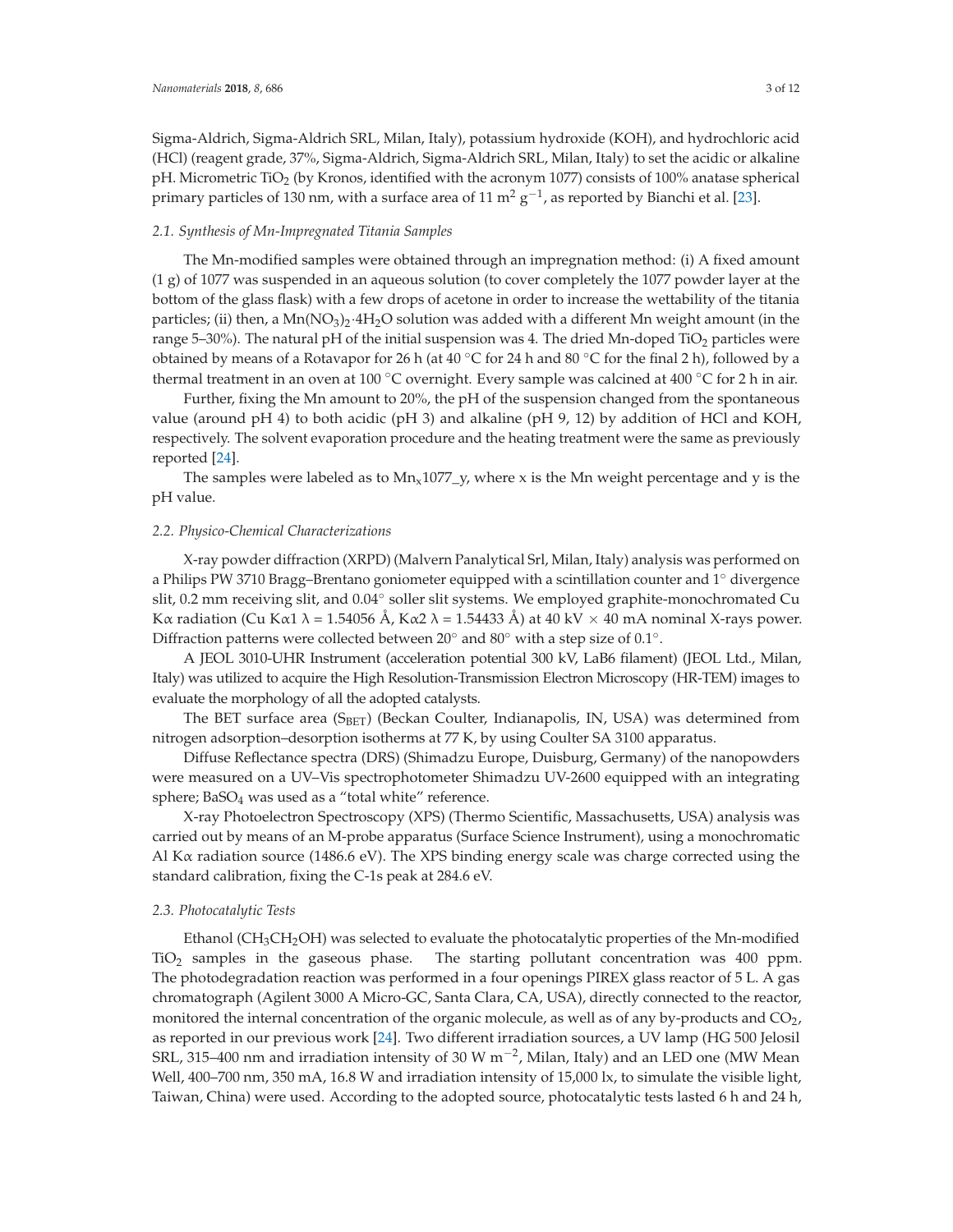respectively. A hygrometer was placed inside the reactor to continuously monitor the relative humidity (RH around 40% for the whole reaction).

All the Mn-TiO<sub>2</sub> powders, suspended in 2-propanol, were deposited on a 100 cm<sup>2</sup> glass slab to obtain a homogeneous thin film. The covered glass support was placed at the bottom of the reactor. A cleaning procedure through the exploitation of an inert gas was performed to remove  $CO<sub>2</sub>$  traces. The desired amount of the organic pollutant was introduced through a microliter syringe.

Dark tests together with photolysis experiments (both under UV and visible light) were carried out to evaluate the molecules adsorption and their direct degradation, respectively. For both the irradiation sources, ethanol adsorption and photolysis were always negligible (<2%).

#### **3. Results and Discussion**

#### *3.1. Ethanol Photodegradation Under UV and LED Sources*

Firstly,  $Mn_x1077_4$  (X refers to the Mn%, while number 4 refers to pH, with x in the range 5–30%) powders were tested on the photodegradation of gaseous ethanol molecules both under UV and visible light. Star  $Mn_x1077_4$  ting from the ultraviolet-assisted experiments, as already stated in our previous work [23], the abatement of the pollutant and its complete conversion to CO  $Mn_x1077_4$ <sub>2</sub> within  $Mn<sub>x</sub>1077$ <sub>-4</sub>n 6 h, see Table 1, were reached by bare TiO<sub>2</sub> (1077), notwithstanding the micrometric distribution of primary particles and aggregates (see Section 3.2). On the contrary, by impregnating the pristine TiO<sub>2</sub> with Mn, the photocatalytic performance drastically decreased, upon increasing dopant loading, see Table 1, 2nd and 3rd columns. As reported in the literature, the OH species distributed onto the TiO<sub>2</sub> surface mostly affect the photocatalytic activity [22,25]. Thus, the partial covering of the active sites, which can be activated by UV light, is much more adverse compared to the increment given by Mn in terms of electron capture.

**Sample UV (After 6 h) LED (After 24 h) % Degradation % Mineralization % Degradation % Mineralization** 1077 100 100 <2 <2  $Mn_51077\_4$  51 14 6 <2<br>  $Mn_{10}1077\_4$  50 13 12 <2  $Mn_{10}1077\_4$  50  $13$  12  $\leq$ <br> $Mn_{20}1077\_4$  39 8 35 7  $Mn_{20}1077\_4$  39 8 35 7<br> $Mn_{30}1077\_4$  10 <2 10 <2 Mn<sub>30</sub>1077\_4

**Table 1.** Gaseous ethanol photodegradation and mineralization degrees by both pure and Mn-doped 1077 samples, under ultraviolet (UV) (after 6 h) and Light Emitting Diode (LED) (after 24 h) irradiation sources.

Further, the aim of the present work was the exploitation of the prepared photocatalysts under LED light. As expected, pure 1077 sample showed a scarce amount of activity under visible light (negligible ethanol molecules degradation and mineralization after prolonged irradiation; Table 1, 4th and 5th columns). Instead, by either comparing both the disappearance and mineralization of Mn-doped TiO<sub>2</sub> or considering the different Mn loadings,  $Mn_{20}1077\_4$  powder exhibited the best photocatalytic performance (Table 1, 4th and 5th columns). Moreover, EtOH degradation was lower for Mn loadings higher than 20% (Table 1, Mn<sub>30</sub>1077<sub>-4</sub> sample). Again, as widely reported, the decoration of the TiO<sub>2</sub> surface by Mn-based nanoparticles (NPs) increased the visible light absorption but partially covered the active surface sites [22]. Indeed, Mn NPs and active sites have a synergistic effect on the final photocatalytic activity. Thus, when both contributions are balanced, the maximum efficiency is achieved, as reported in the recent literature [26]. Metal and metal oxides species can positively act on the photoactivity of  $TiO<sub>2</sub>$ , as demonstrated in the case of Cu by Chiang and Doong [27], because they are able to capture more photons from visible light, leading to the formation of more electron-hole couples, as we also showed in our previous work [26]. Therefore, in a similar way, Mn and  $MnO<sub>2</sub>$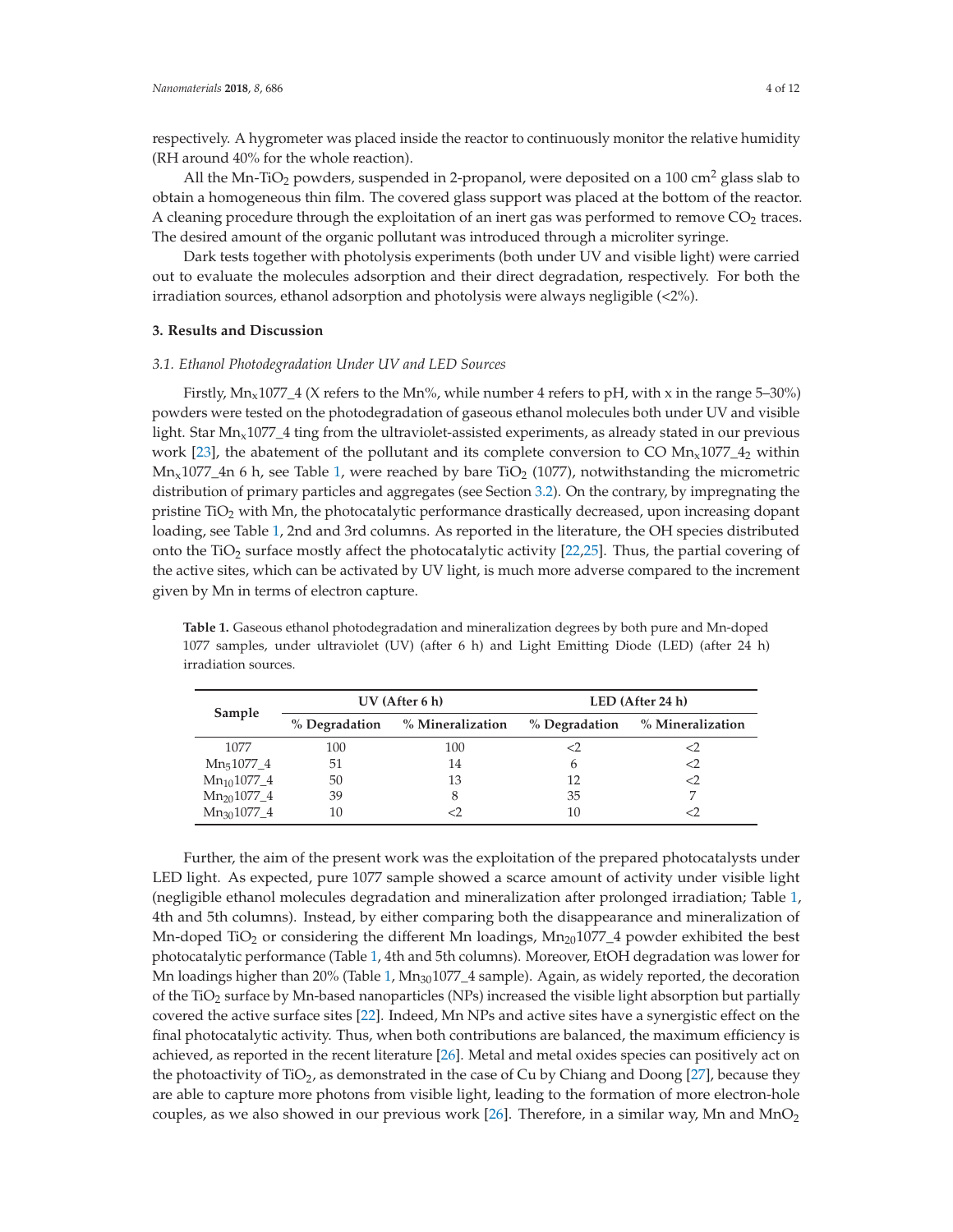species deposited on the micrometric anatase particles could act as electron traps [28], limiting the  $e^-/h^+$  recombination. Moreover, whatever species modifies the bare TiO<sub>2</sub> support strongly affects the material properties, especially in relation to its amount. Indeed, the dopant content in each  $TiO<sub>2</sub>$ -matrix sample is related to the efficiency of the electron-hole recombination process, as well as to the formation of the hydroxyl radicals under an irradiation source [29].

The photocatalytic oxidation pathway was demonstrated to be a two-step process, where acetaldehyde is the main intermediate molecule, and  $CO<sub>2</sub>$  and  $H<sub>2</sub>O$  the final products [30–32]:

$$
CH_3CH_2OH \to CH_3CHO \to 2CO_2
$$

Figure 1 corroborates the previous mechanism showing how the progressive UV-assisted photodegradation of ethanol (in the case of  $Mn_{20}1077\_4$ , as a representative sample) led to the formation of an acetaldehyde by-product and then to the complete conversion to  $CO<sub>2</sub>$ . Instead, by means of LED irradiation a drastic decrease of the starting molecule degradation occurred accompanied by a slow acetaldehyde production and partial mineralization, see Table 1, 5th column.



Figure 1. Ethanol disappearance and acetaldehyde formation in the case of Mn<sub>20</sub>1077<sub>-4</sub> under both UV and LED sources.

The second part of the research work was devoted to evaluating the role of the impregnation pH on the photocatalytic activity. Based on the promising results obtained with manganese-doped powders under LED light, the 20% Mn loading ( $Mn_{20}1077$  geries) was selected. A different pH impregnation environment seemed to influence the final ethanol photodegradation, see Figure 2.

Particularly, an acidic pH (samples  $Mn_{20}1077_{-}3$  and  $Mn_{20}1077_{-}4$ ) led to an increase of both EtOH disappearance and the degree of mineralization (up to 35% and 10%, respectively for  $Mn_{20}1077_3$ ; Figure 2 and Table 1 in inset). On the contrary, moving towards alkaline values, the overall photocatalytic performances seemed to be drastically inhibited (down to 7% and <3% for disappearance and mineralization by  $Mn_{20}1077$  12, respectively). To explain this phenomenon, we believe that the adsorption of ethanol molecules is mostly dependent on the concentration of hydroxyls groups on the surface of the catalyst. Thus, in order to evaluate the role played by either Mn amount or the pH of impregnation on the structural, morphological, and optical properties, several physicochemical analyses were performed.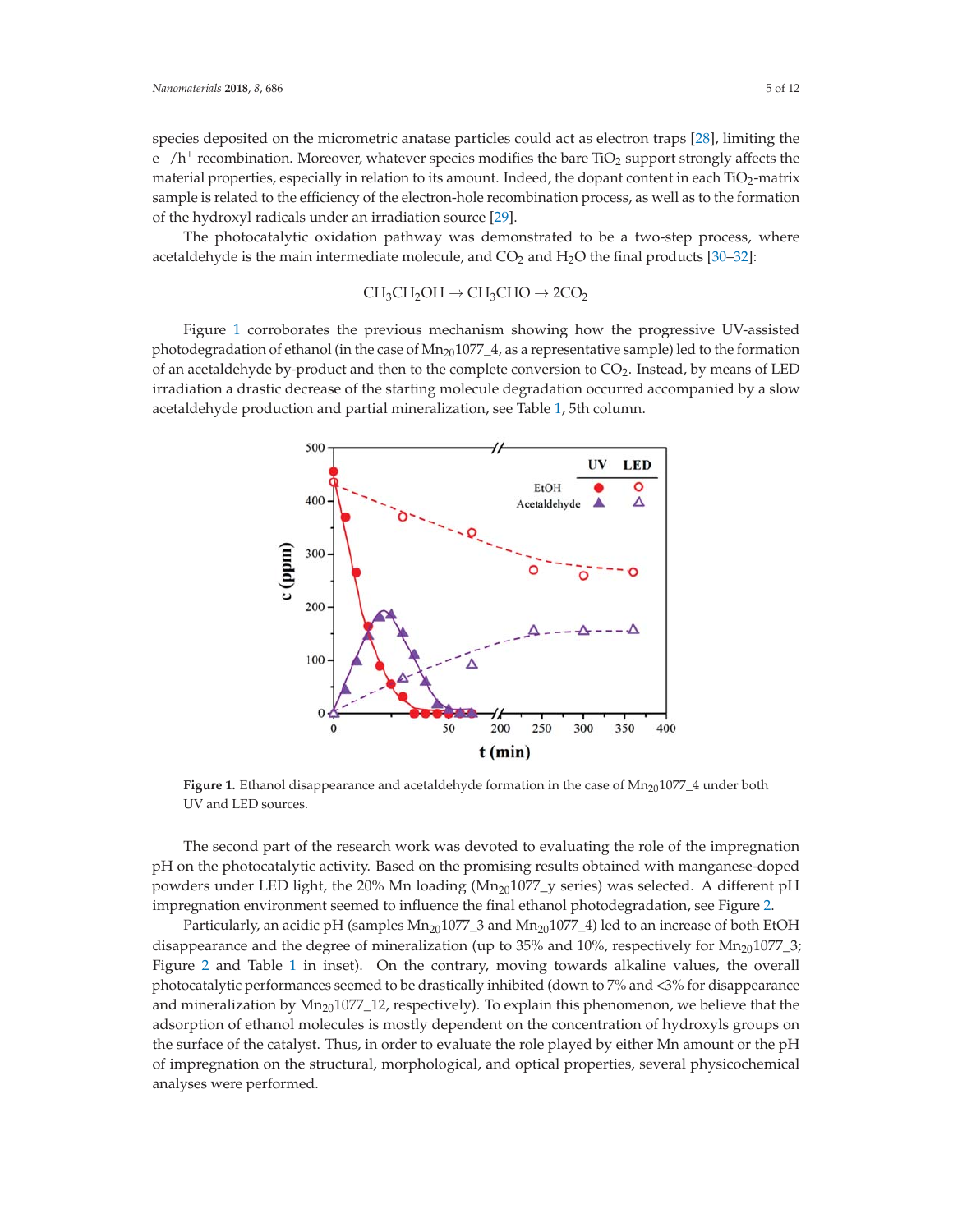

**Figure 2.** Ethanol degradation percentages after 24 h of Light Emitting Diode(LED) photocatalysis, by different pH Mn-impregnated TiO<sub>2</sub> samples. Table in inset: Relative mineralization degrees.

#### *3.2. Mn-TiO2 Physico-Chemical Properties*

As a key parameter to explain the photoactivity of a catalyst, especially in the visible region, band gap evaluation by diffuse reflectance spectra (DRS) analysis was performed and is shown in Figure 3.



Figure 3. Diffuse reflectance spectra of impregnated TiO<sub>2</sub> powders with different Mn-dopant concentrations.

As expected, considering the ethanol degradation results under LED light, an increasing amount of manganese led to a decrease of the band gap values, see Table 2, 2nd column and Figure 3. This reduction should improve the photocatalytic performance of doped TiO<sub>2</sub> particles. On the contrary, varying pH did not seem to influence the optical properties, as shown in Table 2. Hence, the sole DRS measurements were not enough to explain the photocatalytic performances under LED light by varying either the Mn content or the impregnation pH, see Figure 2.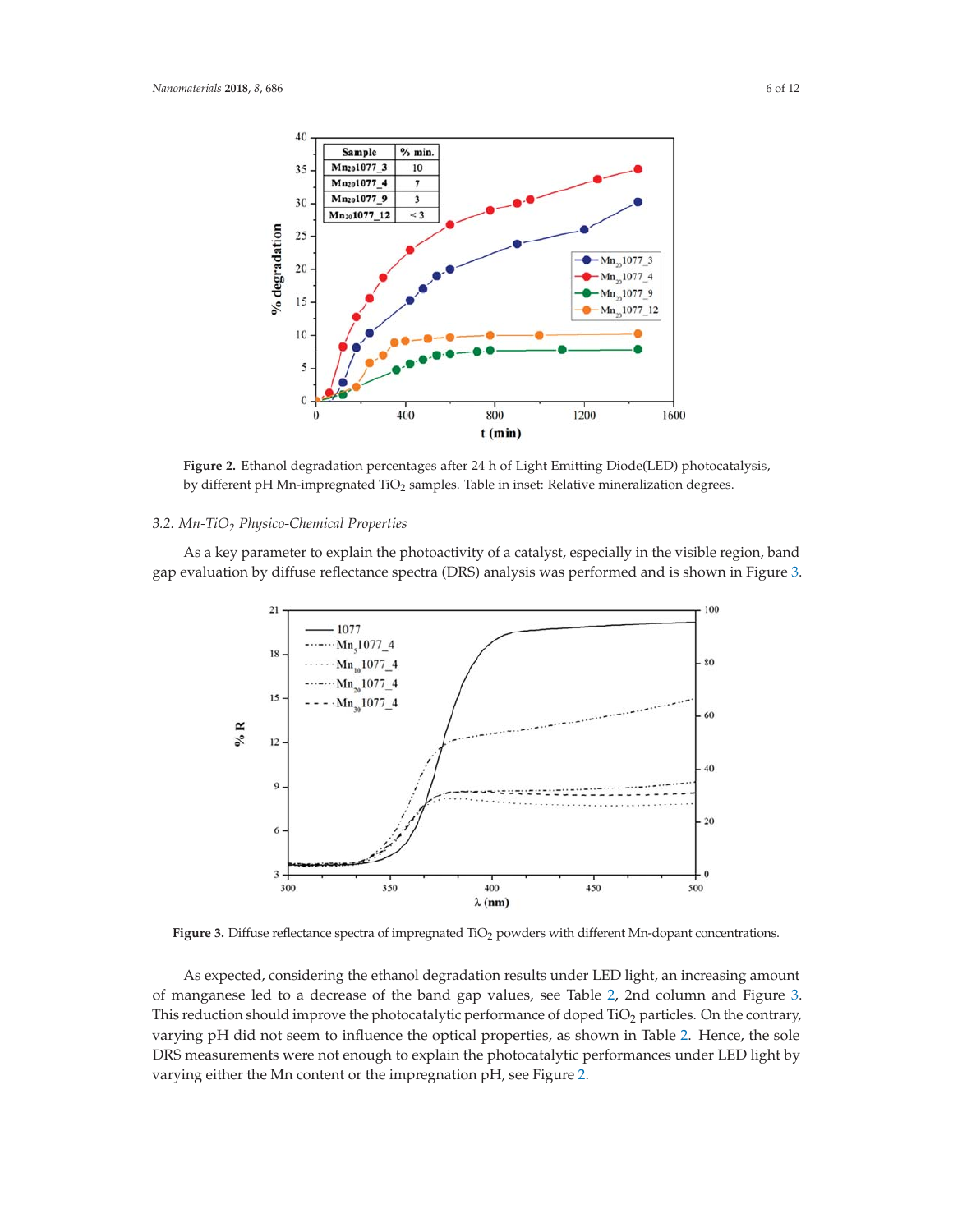|                 | Band Gap (eV) | $S_{BET}$ (m <sup>2</sup> g <sup>-1</sup> ) | Mn/Ti      |            |
|-----------------|---------------|---------------------------------------------|------------|------------|
| Sample          |               |                                             | <b>EDX</b> | <b>XPS</b> |
| 1077            | 3.28          | 10                                          |            |            |
| $Mn51077_4$     | 3.05          | 15                                          | 0.04       | 0.06       |
| $Mn_{10}1077$ 4 | 2.96          | 14                                          | 0.09       | 0.12       |
| $Mn_{20}1077_4$ | 2.91          | 16                                          | 0.18       | 0.22       |
| $Mn_{30}1077$ 4 | 2.83          | 11                                          | 0.30       | 0.37       |
| $Mn_{20}1077_3$ | 3.19          | 10                                          | 0.18       | 0.21       |
| $Mn_{20}1077$ 9 | 3.08          | 9                                           | 0.06       | 0.29       |
| $Mn201077$ 12   | 2.94          | 7                                           | 0.05       | 0.50       |

Table 2. Band gap values (by diffuse reflectance spectra (DRS)), specific surface area values (S<sub>BET</sub>) and manganese-to-titanium (Mn/Ti) atomic ratios (by EDS and XPS) for all the adopted samples.

From a structural point of view, X-ray diffraction patterns, shown in Figure 4, revealed that the Mn content did not affect the  $TiO<sub>2</sub>$  phase composition. Indeed, all patterns show the peak at around 25◦ ascribable to the anatase phase (ICDD Anatase file No. 21-1272). Interestingly, for Mn amounts higher than 10%, peaks at 2θ around 43◦ and 56◦ appeared, as shown in Figure 4, which could be assigned to pyrolusite MnO<sub>2</sub> species. Instead, pH did not significantly induce structural modifications.



**Figure 4.** X-ray diffraction lines of  $Mn_x1077_4$  samples (\* =  $MnO_2$  pyrolusite polymorph).

Then, HR-TEM analyses were performed to evaluate the morphological features of the photocatalysts, see Figure 5. All samples showed the peculiar characteristics of the bare TiO<sub>2</sub> material, which is made up of ordered particles with large average size, namely in the micrometric range (50–100 nm or more in diameter) and smoothed roundish contours: The (101) family of anatase crystal planes (0.352 nm; ICDD anatase file No. 21-1272) [33,34] was observed, see the electron diffraction pattern reported in Figure 5b, which is relevant for all the ordered TiO<sub>2</sub> microcrystals present in Figure 5. The TiO<sub>2</sub> morphology remains apparently unmodified for Mn amounts below 10%, see Figure 5a, even though in some regions extra morphological features start to appear, as indicated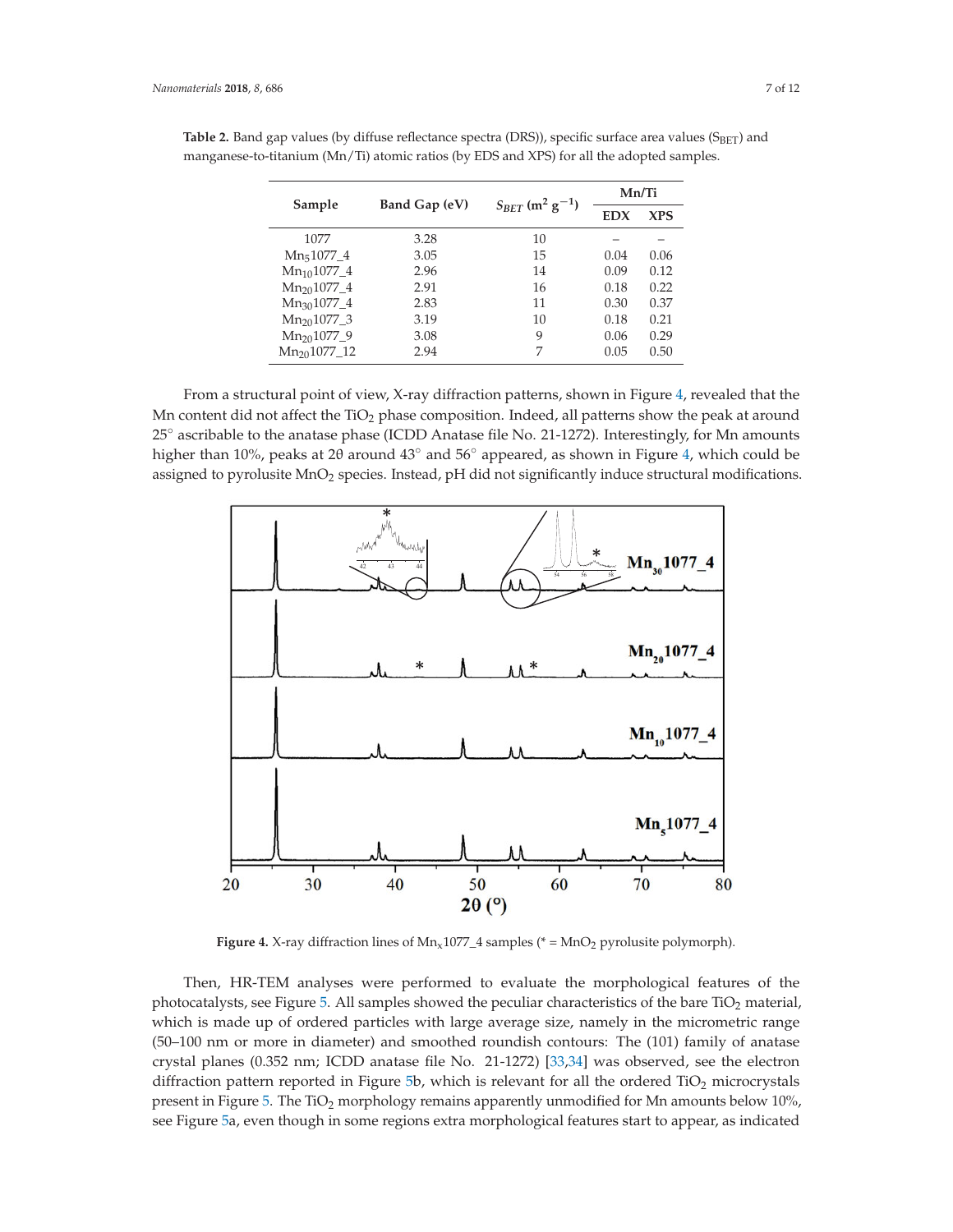by the arrows. For higher concentrations  $(Mn_{20}1077\_4$ , Figure 5b), the lattice fringes relative to the (101) family of crystal planes belonging to the pyrolusite  $MnO<sub>2</sub>$  polymorph (0.240 nm; ICDD 24-0735) could be observed (as also confirmed by the electron diffraction pattern reported on the left-hand side of the image), thus corroborating the previous XRPD results. Hence, we could hypothesize that a small presence of this secondary oxide may enhance the photodegradation performances, as previously discussed.



Figure 5. Transmission Electron Microscopy (TEM) images of (a)  $Mn_{10}1077\_4$ ; (b)  $Mn_{20}1077\_4$ ; and (**c**) Mn201077\_12.

Moreover, in acidic experimental conditions  $(Mn<sub>20</sub>1077<sub>-4</sub>$  as a representative sample in Figure 5b), TiO2 particles did not exhibit any morphological changes, whereas the Mn species were very evident as small envelopes of thin, closely packed particles (average dimensions 3–6 nm) with clear fringe patterns of pyrolusite  $MnO<sub>2</sub>$ . In addition, with alkaline impregnation pH, see Figure 5c, a second family plane (111) of manganese dioxide polymorph was also observable.

Furthermore, BET analyses showed relatively low values of surface area for all the adopted samples, confirming the micrometric texture of the aggregates; a slight increase was appreciable for Mn-impregnated TiO<sub>2</sub> (from 10 to 16 m<sup>2</sup> g<sup>-1</sup>; Table 2, 3rd column). However, at alkaline pH, this parameter decreased down to 7 m<sup>2</sup> g<sup>-1</sup> for the Mn<sub>20</sub>1077\_12 sample, see Table 2. These results could be explained by taking into account the actual Mn content obtained by both EDS and XPS analyses, see Table 2, 4th column. The bulk amount of manganese species was consistent with the one expected from the synthetic procedure for all the Mn concentrations. Regarding the impregnated samples at different pH, the interactions between the TiO<sub>2</sub> micrometric particles and the adopted  $Mn(NO<sub>2</sub>)<sub>3</sub>$  salt precursor were deeply influenced by the pH value. Indeed, the final Mn bulk amount is similar to the starting concentration at an acidic pH, while it decreases at alkaline pH values, see Table 2, 4th column.

On the contrary, the surface Mn/Ti ratios were always higher than those obtained by the EDS analyses in accordance with the experimental method (impregnation) to decorate the micrometric titania powders. Then, notwithstanding the low amount of Mn at alkaline pH, all the guest metal was segregated to the surface forming a dense coverage of MnO<sub>2</sub> nanopowders. According to Li et al. [35], when manganese content increases, it becomes the recombination center for electron–hole pairs decreasing the separation efficiency of photo-generated charges, therefore invariably reducing/preventing the formation of hydroxyl radicals.

Hence, to corroborate the previous data and for a complete comprehension of the photocatalytic results, high-resolution O 1s spectra, shown in Figure 6, were fitted using four or five Gaussian/Lorentzian functions superimposed to a Shirley background. On the basis of the recent literature, the peaks could be assigned to; (i) oxygen bound to the metal ions (Ti  $[36,37]$  or Mn  $[38]$ ) in the lattice (peak I at 528.5 eV); (ii) a high binding energy component (HBEC) developed with the increasing loss of oxygen or creation of oxygen vacancies (peak II at 530.0 eV) [39,40]; (iii) a low binding energy component (LBEC) due to adsorption of OH− on the surface (peak III at 531.1 eV) [37,39]; and (iv) water adsorption (peaks IV and V at binding energy (B.E.) higher than 532.0 eV) [37,41]. It is worth noting that the sequence of the ratios between the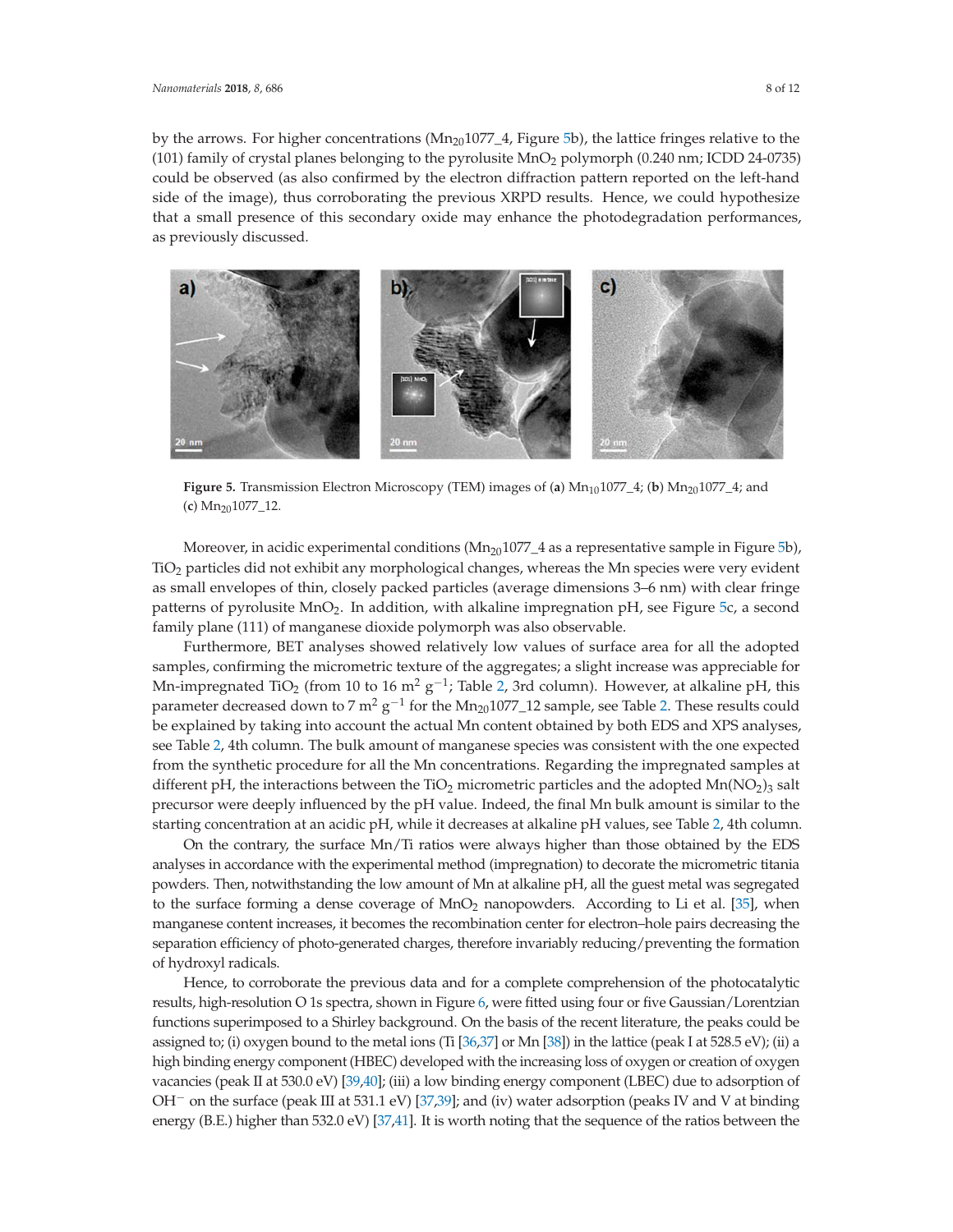oxygen of surface OH groups (peak III, pink area), and the sum of the previous one and the oxygen of the chemisorbed water molecules (peak IV and V, violet areas) at increasing pH was fully in accordance with the photocatalytic activities  $(Mn_{20}1077_9 < Mn_{20}1077_12 < Mn_{20}1077_3 < Mn_{20}1077_4$ , see Figure 2). Hydroxyl groups on the surface of a photocatalyst play an important role in the photocatalytic reaction since they can capture the photo-induced holes from the surface of the material, inhibiting electron–hole recombination as well as forming hydroxyl radicals with high oxidation potentials [42,43]. Thus, at alkaline pH, the high surface Mn loading and the paucity of OH groups inhibit the photocatalytic activity.



**Figure 6.** XPS high-resolution spectra of oxygen (O1s) relative to (a)  $Mn_{20}1077_3$ ; (b)  $Mn_{20}1077_4$ ;  $(c)$  Mn<sub>20</sub>1077\_9; and  $(d)$  Mn<sub>20</sub>1077\_12. Inset: Atomic ratio between the oxygen of surface OH groups (OOH, pink area), and the sum of the previous one and the oxygen of the chemisorbed water molecules (OW, violet areas).

#### **4. Conclusions**

Mn species activates anatase micro-TiO<sub>2</sub> for the visible light photodegradation of organic pollutants. Particularly, the final photocatalytic performance strongly depends on the Mn amount. Indeed, we surveyed Mn loadings between 5% and 30% under both UV and LED irradiation. Nevertheless, bare 1077 powder was the best performing photocatalyst, and the increasing Mn content led to a drastic decrease of the ethanol photoremoval under UV light.  $Mn_{20}1077\_4$  showed the highest EtOH degradation under visible wavelengths. In fact, the presence of Mn species provoked a reduction of the band gap value, thus leading to higher efficiency under LED light.

A further phase of the present work was the investigation of the impregnation pH on the final photocatalysts performance. Only a fixed concentration of Mn (i.e., 20%) at an acidic pH (3 and 4) resulted in more active samples, whereas alkaline pH (up to 12) reduced the photocatalytic performance.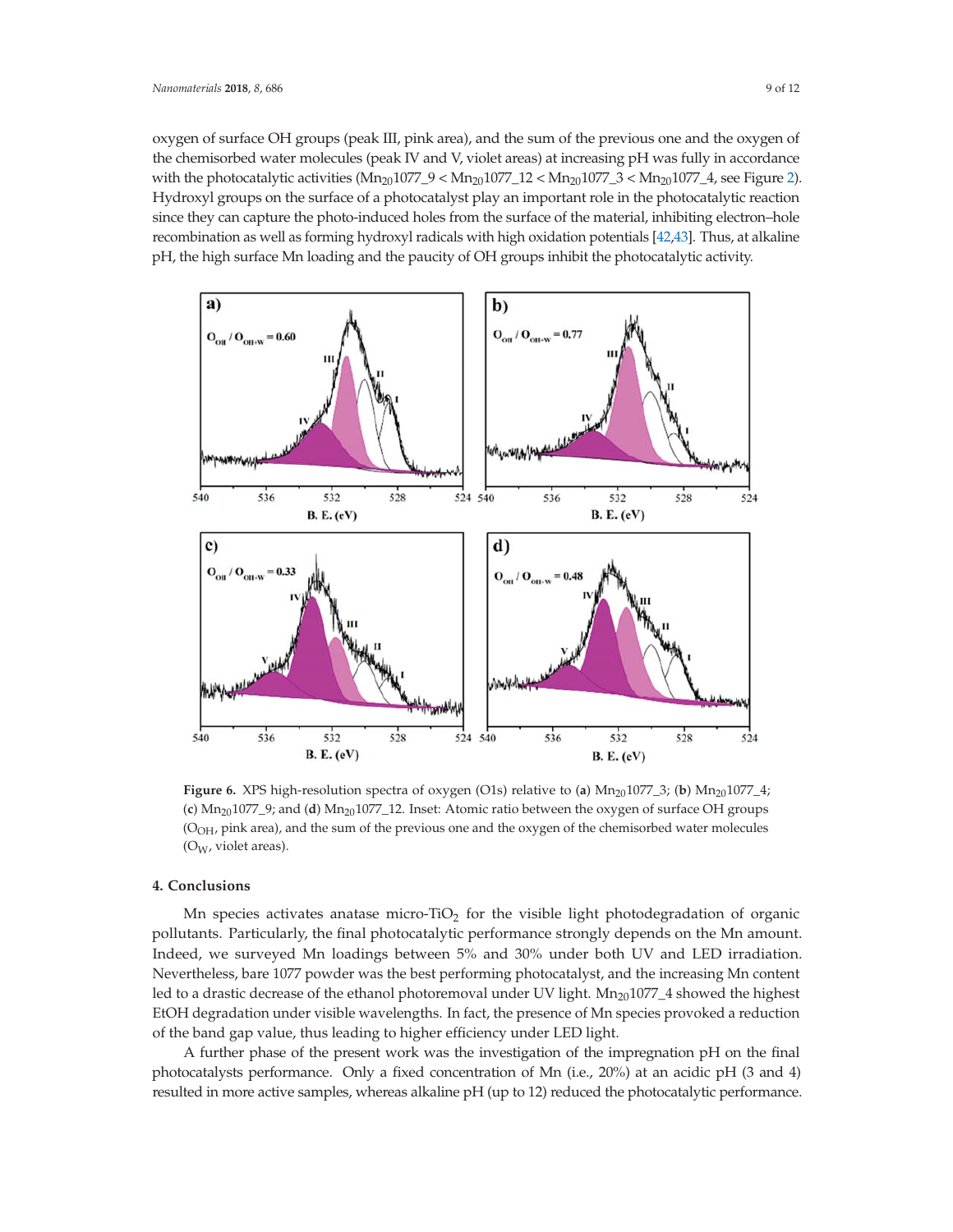Indeed, we believe that the powders prepared at a higher pH of impregnation are less active because of the segregation of a high amount of Mn species and concomitantly a low amount of surface hydroxyl groups.

The novel results reported herein are a step forward in the photodegradation of the indoor gaseous pollutants by a micrometric Mn-decorated TiO<sub>2</sub> catalyst under visible light. Moreover, the positive effect obtained at an acidic pH could be further investigated, to assess whether lower values improve the final catalytic performance.

**Author Contributions:** Conceptualization, M.S.; Methodology, G.C. (Giuseppina Cerrato) and E.P.; Validation, E.P.; Investigation, M.S., G.C. (Giuseppina Cerrato) and E.P.; Writing-Original Draft Preparation, M.S., G.C. (Giuseppe Cappelletti) and G.C. (Giuseppina Cerrato); Writing-Review & Editing, M.S., C.L.B.; Supervision, G.C. (Giuseppe Cappelletti); Project Administration, C.L.B.; Funding Acquisition, D.C.B. and C.L.B.

**Funding:** This research was funded by the Coopération Québec-Italie 2017-2019, within the project QU17MO09 and it was undertaken, in part, thanks to funding from the Canada Research Chairs program.

**Acknowledgments:** The authors gratefully acknowledge the support of the Natural Sciences and Engineering Research Council of Canada (NSERC).

**Conflicts of Interest:** The authors declare no conflict of interest.

#### **References**

- 1. Wold, A. Photocatalytic properties of titanium dioxide (TiO2). *Chem. Mater.* **1993**, *5*, 280–283. [CrossRef]
- 2. Fujishima, A.; Rao, T.N.; Tryk, D.A. Titanium dioxide photocatalysis. *J. Photochem. Photobiol. C Photochem. Rev.* **2000**, *1*, 1–21. [CrossRef]
- 3. Fujishima, A.; Zhang, X. Titanium dioxide photocatalysis: present situation and future approaches. *C. R. Chim.* **2006**, *9*, 750–760. [CrossRef]
- 4. Nakata, K.; Fujishima, A. TiO2 photocatalysis: Design and applications. *J. Photochem. Photobiol. C Photochem. Rev.* **2012**, *13*, 169–189. [CrossRef]
- 5. Wolkoff, P.; Nielsen, G.D. Organic compounds in indoor air—Their relevance for perceived indoor air quality? *Atmos. Environ.* **2001**, *35*, 4407–4417. [CrossRef]
- 6. Höllbacher, E.; Ters, T.; Rieder-Gradinger, C.; Srebotnik, E. Emissions of indoor air pollutants from six user scenarios in a model room. *Atmos. Environ.* **2017**, *150*, 389–394. [CrossRef]
- 7. Śmiełowska, M.; Marć, M.; Zabiegała, B. Indoor air quality in public utility environments—A review. *Environ. Sci. Pollut. Res.* **2017**, *24*, 11166–11176. [CrossRef] [PubMed]
- 8. Sanjinés, R.; Tang, H.; Berger, H.; Gozzo, F.; Margaritondo, G.; Lévy, F. Electronic structure of anatase TiO<sub>2</sub> oxide. *J. Appl. Phys.* **1994**, *75*, 2945–2951. [CrossRef]
- 9. Nakata, K.; Ochiai, T.; Murakami, T.; Fujishima, A. Photoenergy conversion with TiO<sub>2</sub> photocatalysis: New materials and recent applications. *Electrochim. Acta* **2012**, *84*, 103–111. [CrossRef]
- 10. Pan, X.; Xu, Y.-J. Defect-Mediated Growth of Noble-Metal (Ag, Pt, and Pd) Nanoparticles on TiO<sub>2</sub> with Oxygen Vacancies for Photocatalytic Redox Reactions under Visible Light. *J. Phys. Chem. C* **2013**, *117*, 17996–18005. [CrossRef]
- 11. Elahifard, M.R.; Rahimnejad, S.; Haghighi, S.; Gholami, M.R. Apatite-Coated Ag/AgBr/TiO2 Visible-Light Photocatalyst for Destruction of Bacteria. *J. Am. Chem. Soc.* **2007**, *129*, 9552–9553. [CrossRef] [PubMed]
- 12. Zhu, X.; Jin, C.; Li, X.S.; Liu, J.L.; Sun, Z.G.; Shi, C.; Li, X.; Zhu, A.M. Photocatalytic formaldehyde oxidation over plasmonic Au/TiO<sub>2</sub> under visible light: Moisture indispensability and light enhancement. *ACS Catal*. **2017**, *7*, 6514–6524. [CrossRef]
- 13. Bastos, S.S.T.; Órfão, J.J.M.; Freitas, M.M.A.; Pereira, M.F.R.; Figueiredo, J.L. Manganese oxide catalysts synthesized by exotemplating for the total oxidation of ethanol. *Appl. Catal. B Environ.* **2009**, *93*, 30–37. [CrossRef]
- 14. Wang, G.; Ling, Y.; Li, Y. Oxygen-deficient metal oxide nanostructures for photoelectrochemical water oxidation and other applications. *Nanoscale* **2012**, *4*, 6682–6691. [CrossRef] [PubMed]
- 15. Pargoletti, E.; Cappelletti, G.; Minguzzi, A.; Rondinini, S.; Leoni, M.; Marelli, M.; Vertova, A. High-performance of bare and Ti-doped α-MnO2 nanoparticles in catalyzing the Oxygen Reduction Reaction. *J. Power. Sources* **2016**, *325*, 116–128. [CrossRef]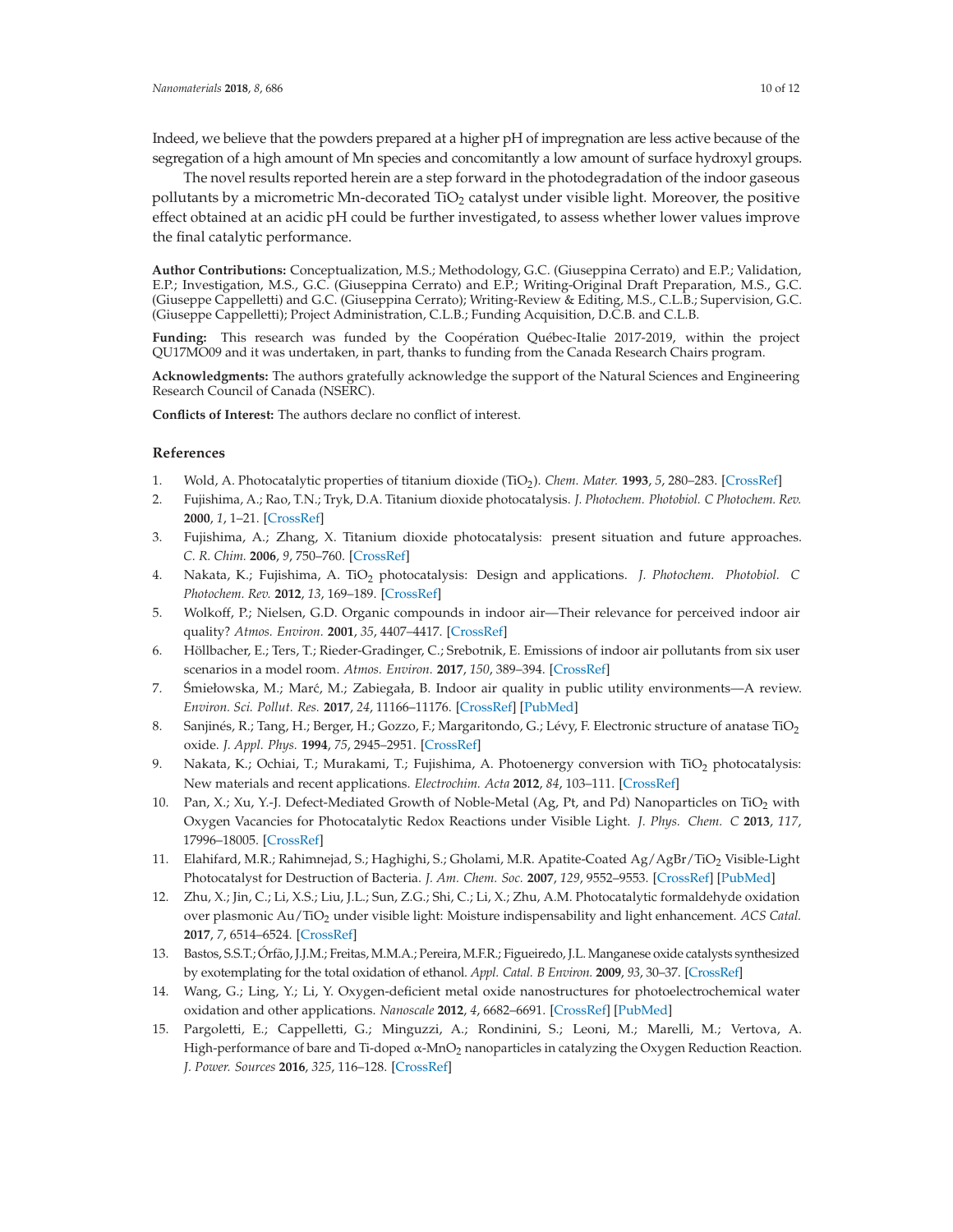- 16. Orsini, S.; Pargoletti, E.; Vertova, A.; Minguzzi, A.; Locatelli, C.; Rondinini, S.; Cappelletti, G. Ad hoc tailored electrocatalytic MnO2 nanorods for the oxygen reduction in aqueous and organic media. *J. Electroanal. Chem.* **2018**, *808*, 439–445. [CrossRef]
- 17. Liao, Y.; Zhang, X.; Peng, R.; Zhao, M.; Ye, D. Catalytic properties of manganese oxide polyhedra with hollow and solid morphologies in toluene removal. *Appl. Surf. Sci.* **2017**, *405*, 20–28. [CrossRef]
- 18. Kim, S.C.; Shim, W.G. Catalytic combustion of VOCs over a series of manganese oxide catalysts. *Appl. Catal. B Environ.* **2010**, *98*, 180–185. [CrossRef]
- 19. Pargoletti, E.; Pifferi, V.; Falciola, L.; Facchinetti, G.; Re Depaolini, A.; Davoli, E.; Marelli, M.; Cappelletti, G. A detailed investigation of  $MnO<sub>2</sub>$  nanorods to be grown onto activated carbon. High efficiency towards aqueous methyl orange adsorption/degradation. *Appl. Surf. Sci.* **2018**. [CrossRef]
- 20. Binas, V.D.; Sambani, K.; Maggos, T.; Katsanaki, A.; Kiriakidis, G. Synthesis and photocatalytic activity of Mn-doped TiO2 nanostructured powders under UV and visible light. *Appl. Catal. B Environ.* **2012**, *113–114*, 79–86. [CrossRef]
- 21. Xue, M.; Huang, L.; Wang, J.-Q.; Wang, Y.; Gao, L.; Zhu, J.; Zou, Z.-G. The direct synthesis of mesoporous structured MnO<sub>2</sub>/TiO<sub>2</sub> nanocomposite: a novel visible-light active photocatalyst with large pore size. *Nanotechnology* **2008**, *19*. [CrossRef] [PubMed]
- 22. Oseghe, E.O.; Ndungu, P.G.; Jonnalagadda, S.B. Synthesis of mesoporous Mn/TiO<sub>2</sub> nanocomposites and investigating the photocatalytic properties in aqueous systems. *Environ. Sci. Pollut. Res.* **2015**, *22*, 211–222. [CrossRef] [PubMed]
- 23. Bianchi, C.L.; Pirola, C.; Galli, F.; Stucchi, M.; Morandi, S. Nano and micro-TiO<sub>2</sub> for the photodegradation of ethanol: experimental data and kinetic modelling. *RSC Adv.* **2015**, *5*, 53419–53425. [CrossRef]
- 24. Stucchi, M.; Bianchi, C.L.; Pirola, C.; Vitali, S.; Cerrato, G.; Morandi, S.; Argirusis, C.; Sourkouni, G.; Sakkas, P.M.; Capucci, V. Surface decoration of commercial micro-sized  $TiO<sub>2</sub>$  by means of high energy ultrasound: A way to enhance its photocatalytic activity under visible light. *Appl. Catal. B Environ.* **2015**, *178*, 124–132. [CrossRef]
- 25. Turchi, C.S.; Ollis, D.F. Photocatalytic degradation of organic water contaminants: Mechanisms involving hydroxyl radical attack. *J. Catal.* **1990**, *122*, 178–192. [CrossRef]
- 26. Stucchi, M.; Bianchi, C.L.; Pirola, C.; Cerrato, G.; Morandi, S.; Argirusis, C.; Sourkouni, G.; Naldoni, A.; Capucci, V. Copper NPs decorated titania: A novel synthesis by high energy US with a study of the photocatalytic activity under visible light. *Ultrason. Sonochem.* **2016**, *31*, 295–301. [CrossRef] [PubMed]
- 27. Chiang, L.; Doong, R. Cu–TiO<sub>2</sub> nanorods with enhanced ultraviolet- and visible-light photoactivity for bisphenol A degradation. *J. Hazard. Mater.* **2014**, *277*, 84–92. [CrossRef] [PubMed]
- 28. Zhang, W.; Liu, Y.; Yu, B.; Zhang, J.; Liang, W. Effects of silver substrates on the visible light photocatalytic activities of copper-doped titanium dioxide thin films. *Mater. Sci. Semicond. Process.* **2015**, *30*, 527–534. [CrossRef]
- 29. Mazierski, P.; Nischk, M.; Gołkowska, M.; Lisowski, W.; Gazda, M.; Winiarski, M.J.; Klimczuk, T.; Zaleska-Medynska, A. Photocatalytic activity of nitrogen doped  $TiO<sub>2</sub>$  nanotubes prepared by anodic oxidation: The effect of applied voltage, anodization time and amount of nitrogen dopant. *Appl. Catal. B Environ.* **2016**, *196*, 77–88. [CrossRef]
- 30. Vorontsov, A. Selectivity of photocatalytic oxidation of gaseous ethanol over pure and modified TiO<sub>2</sub>. *J. Catal.* **2004**, *221*, 102–109. [CrossRef]
- 31. Adjimi, S.; Roux, J.-C.; Sergent, N.; Delpech, F.; Thivel, P.-X.; Pera-Titus, M. Photocatalytic oxidation of ethanol using paper-based nano-TiO2 immobilized on porous silica: A modelling study. *Chem. Eng. J.* **2014**, *251*, 381–391. [CrossRef]
- 32. Katsiev, K.; Harrison, G.; Alghamdi, H.; Alsalik, Y.; Wilson, A.; Thornton, G.; Idriss, H. Mechanism of Ethanol Photooxidation on Single-Crystal Anatase TiO<sub>2</sub> (101). *J. Phys. Chem. C* 2017, 121, 2940–2950. [CrossRef]
- 33. Bianchi, C.L.; Gatto, S.; Pirola, C.; Naldoni, A.; Di Michele, A.; Cerrato, G.; Crocellà, V.; Capucci, V. Photocatalytic degradation of acetone, acetaldehyde and toluene in gas-phase: Comparison between nano and micro-sized TiO2. *Appl. Catal. B Environ.* **2014**, *146*, 123–130. [CrossRef]
- 34. Cappelletti, G.; Ricci, C.; Ardizzone, S.; Parola, C.; Anedda, A. Aged titania nanoparticles: The simultaneous control of local and long-range properties. *J. Phys. Chem. B* **2005**, *109*, 4448–4454. [CrossRef] [PubMed]
- 35. Li, H.; Wang, D.; Fan, H.; Jiang, T.; Li, X.; Xie, T. Synthesis of ordered multivalent Mn-TiO2 nanospheres with tunable size: A high performance visible-light photocatalyst. *Nano Res.* **2011**, *4*, 460–469. [CrossRef]